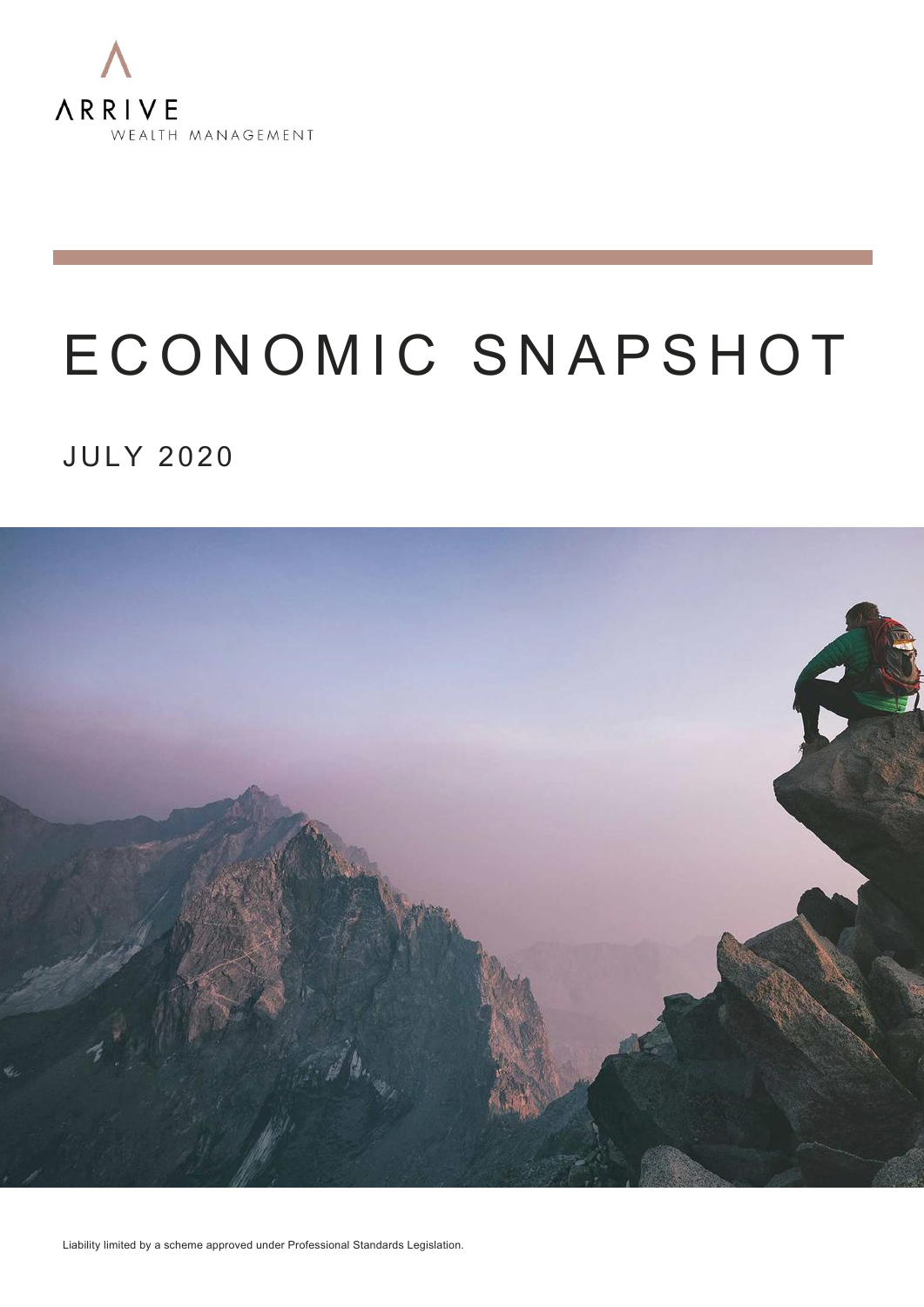# SUMMARY

July saw second waves of COVID-19 infections around the world with cases per week in a number of countries, including Australia, the US and Japan, exceeding previous peaks. Some countries have responded by reinstating national restrictions, while others, including Australia, have adopted a regional approach. Employment and consumer confidence are starting to feel the consequences of this, as are budget deficits which will expand even further as more support to firms and households is required to mitigate the impact on labour markets and consumer spending.

Equity market performance in July was somewhat mixed. While the S&P500 posted a decent 5.6% increase, sentiment in the Australian equity market was dampened and on the last day of July, the ASX200 fell 2%. Emerging market equities had a good month. The gold and oil price ended the month higher and the US\$ was weaker which in turn saw the A\$/US\$ exchange rate appreciate by 5.1%.

> THE GOLD AND OIL PRICE ENDED THE MONTH HIGHER AND THE USS WAS WEAKER WHICH IN TURN SAW THE AS/USS EXCHANGE RATE APPRECIATE BY 5.1%.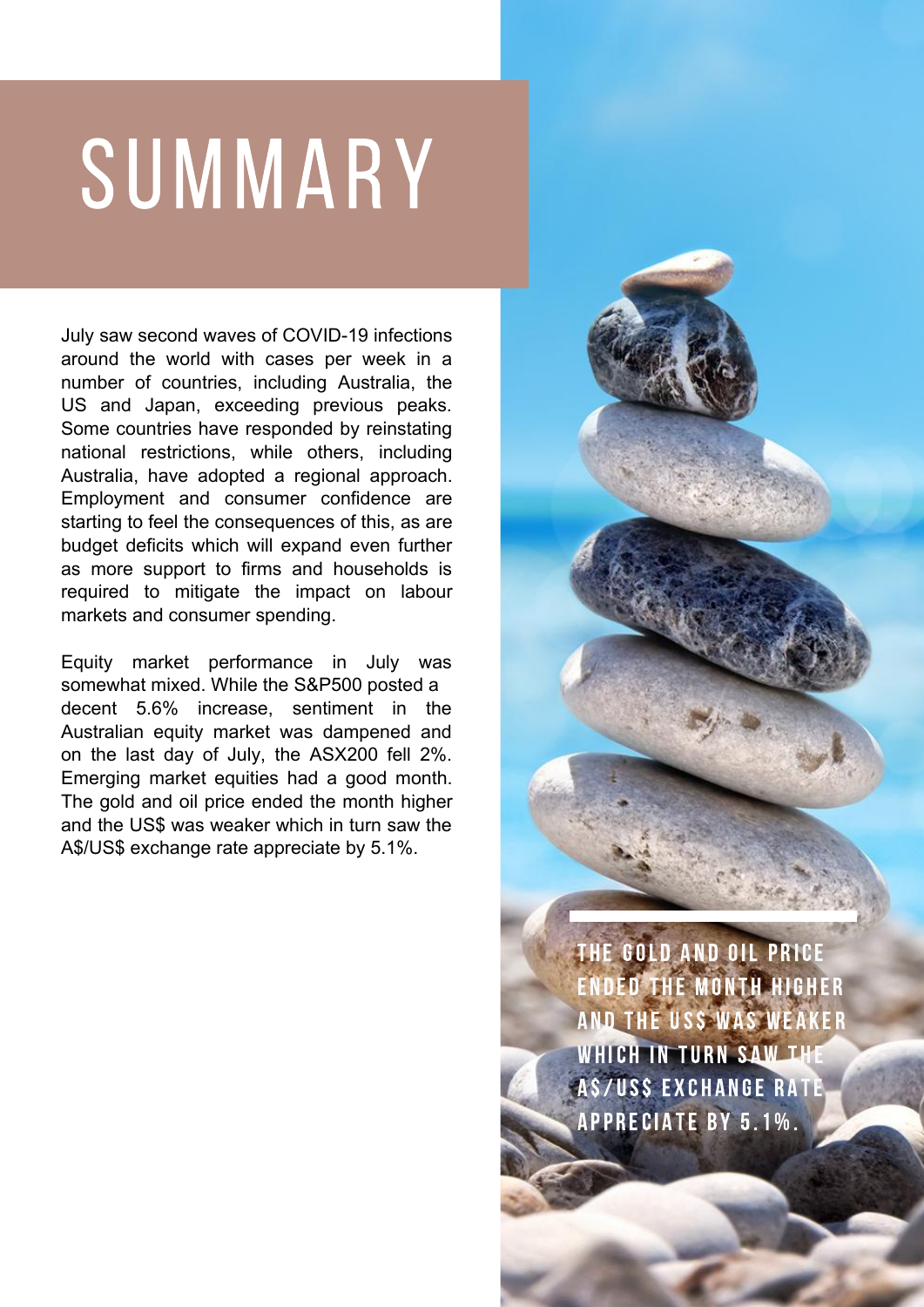## A weaker US\$ helped boost emerging market equities, the A\$ and gold

#### Selected market returns July 2020



Sources: Thomson Reuters, Bloomberg. Equity returns are total return.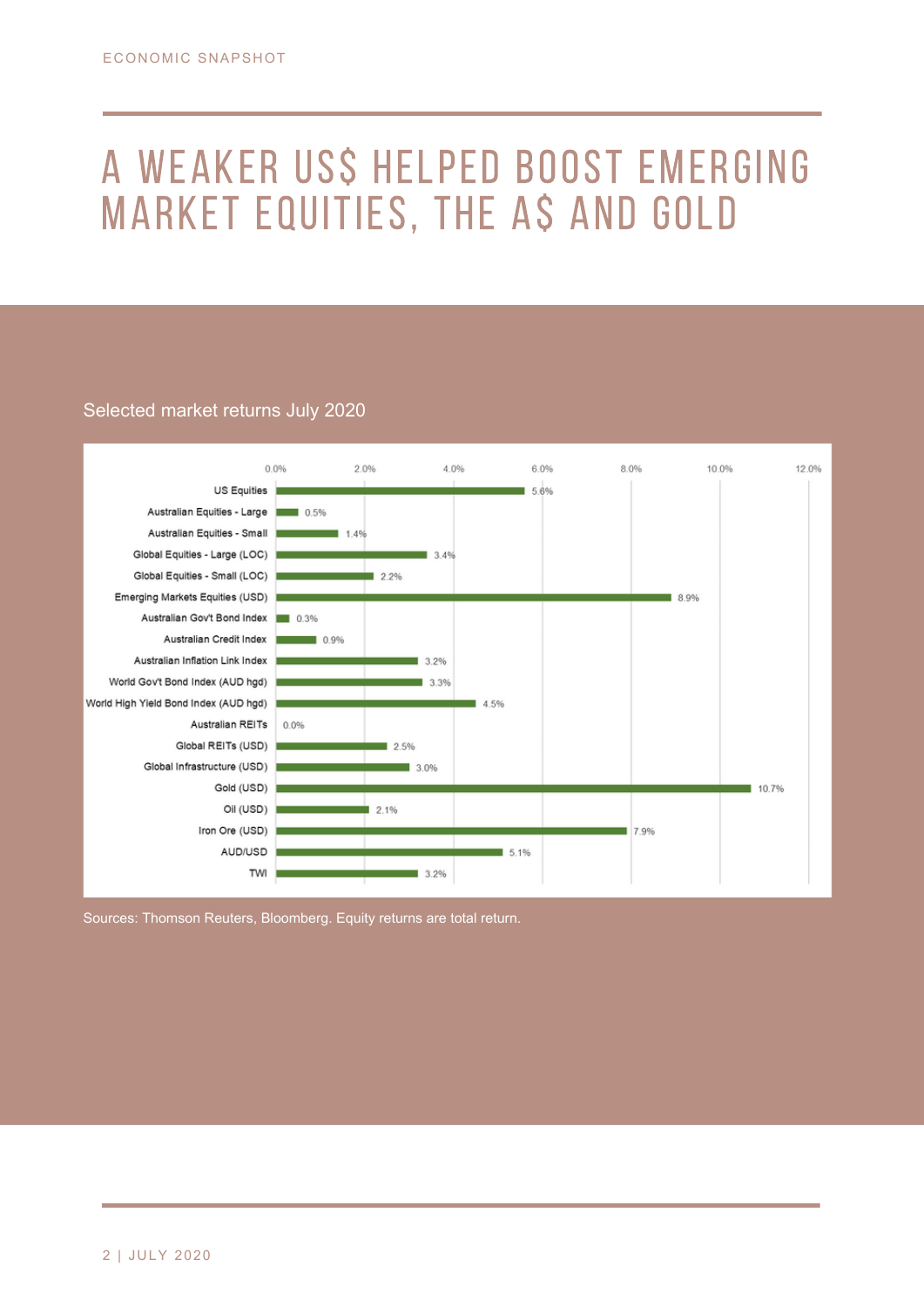While the S&P500 posted a decent 5.6% increase, the result was still influenced by the outperformance of tech stocks. So far, the US earnings season has been not too bad, but early reporting firms - including investment banks and the big tech companies – all did well as a result of COVID-19. This is unlikely to be replicated across other sectors of the economy. Sentiment in the Australian equity market was dampened by the second wave in Victoria. On the last day of July, the ASX200 fell 2%, partly driven by a 13% fall in the AMP share price after the firm announced an expected 50% decline in half year profits compared with a year ago.

Emerging market equities also had a good month but were heavily influenced by an 11% increase in the Chinese equity market driven by state-sanctioned buying of the market. Other factors helping emerging equities included a higher oil price and a weaker US\$.

The US\$ fell in July as the steady increase in COVID-19 cases undermined sentiment in the economy and raised expectations of more monetary support. Nominal 10-year bond yields fell only slightly in July, but real 10-year yields fell from -0.7% at end-June to -1.0% at end-July. On the face of it, the difference between the performances of these two bonds implies markets are expecting higher inflation. However, lower real yields are also associated with expectations of weaker growth. The Federal Reserve's operations in the market for nominal bonds may also be distorting the relationship between real and nominal yields. Nevertheless, the US second wave has been seen as a negative influence on the US\$ and, along with expectations of lower interest rates, helped push the US\$ down in July. Two consequences of this have been a higher gold price and a higher A\$/US\$. Our currency rose 5.1% against the US\$ in July, but only 3.2% against the broader multi-currency Trade Weighted Index.

The Reserve Bank will not be thrilled about the A\$ moving back to around US\$0.72. As the US\$ weakens, so the US effectively exports deflation to the rest of the world. The RBA would rather not see too much more A\$ appreciation but is limited in what it can do about it.

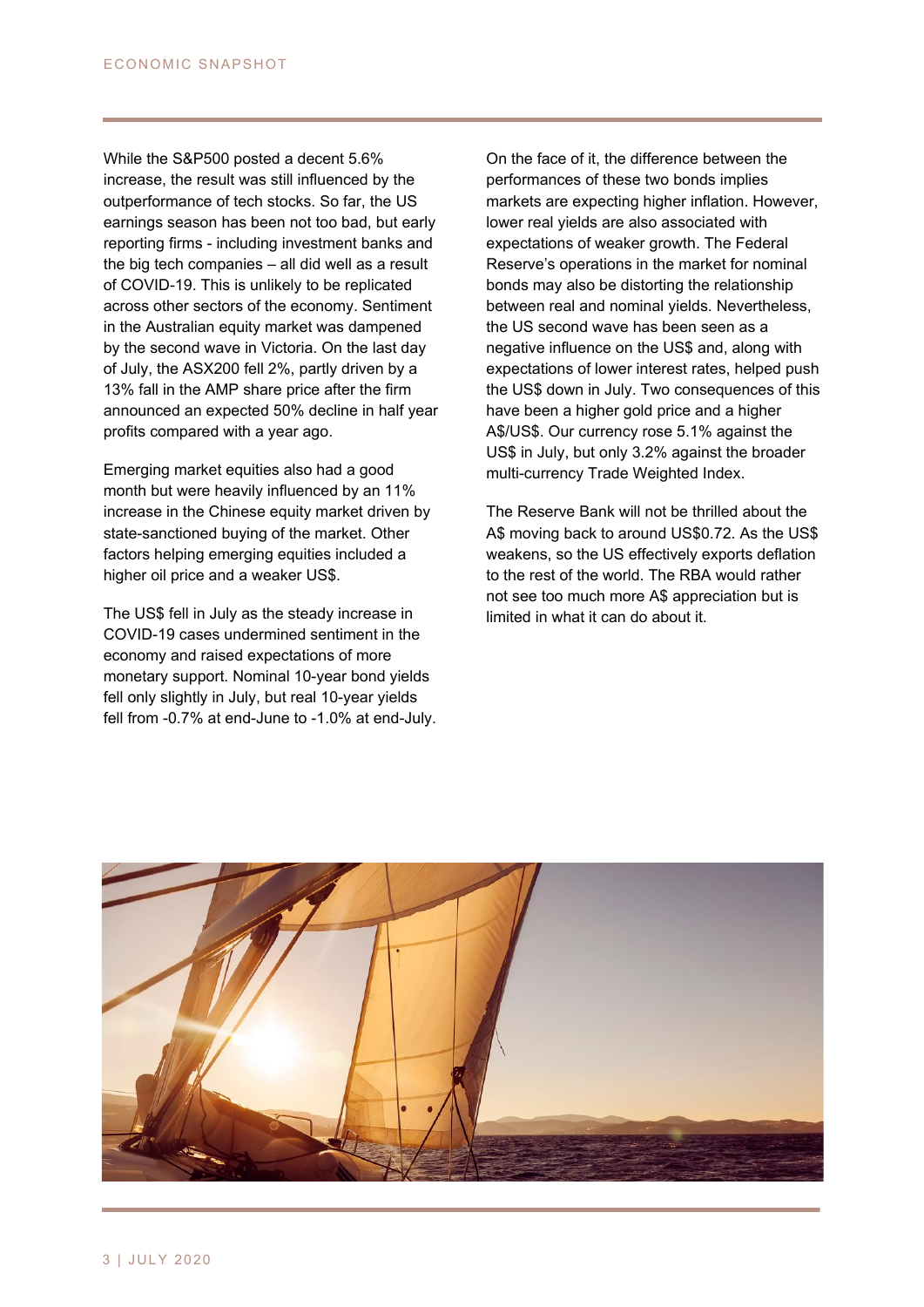### ULY ZUZU NEY DEVELUMN<br>——————————————————— july 2020 key developments

The most important development in July was the second wave of COVID-19 infections around the world. Here in Australia, the outbreak in Melbourne took the number of new cases per week from 293 at the end of June to 2,997 at the end of July. The previous highest weekly case load was 2,734 at the end of March. In the US, the number of new cases per week at the end of July was 460,812 compared with 278,250 at the end of June. Japan is in the grip of a nation-wide second wave, and China is dealing with some serious regional outbreaks.

Across Europe the biggest second waves are in the East (e.g. Romania and Poland), while in the West, Spain, Holland, Belgium and France are in the forefront, with smaller outbreaks in Germany, and the UK stable so far.

Premature easing of restrictions, inadequate contact tracing and complacency about the virus have all contributed to these second waves. The dramatic speed of the rise in case numbers is a reminder of how virulent COVID-19 is. Although some candidate vaccines have progressed further to later stage trials, there are still questions to be answered about how well they may work or if they do in fact work at all.

Not surprisingly, countries have begun reinstating restrictions, either at regional or national levels, and this has started to slow the pace of recovery. Labour markets are among the first to feel the impact. The Australian Bureau of Statistics' labour market tracker showed employment slipping back in the first half of July. In the US, unemployment insurance claims started rising again in July and new job postings declined. Consumer confidence also fell in both countries. Even so, the overall impact on these economies has been much less than a few months ago, reflecting the regional rather than national approach to restrictions this time around.

In the face of these developments, renewed attention has been directed to what economic policy can do. Although the Reserve Bank and the Federal Reserve, among other central banks, reiterated ongoing support and low interest rates,

they also correctly pointed out that the burden now lies with fiscal policy. The Federal government announced extensions to the JobKeeper and JobSeeker programs, along with estimates of a \$180 billion budget deficit in 2020/21 and an unemployment rate of 10.75% at the end of 2020. However, these estimates were made before the second wave in Victoria. In the US, where government employment and income support packages are expiring, the White House and Democrat controlled lower house of Congress have yet to agree a deal onextending these packages. The longer they delay, the greater the damage to the labour market and household confidence.

Given the extent of liquidity central banks have poured into economies, investors continue to wonder if higher inflation will be an inevitable result sooner or later. However, the latest CPI figures from the ABS showed the headline CPI fell 1.9% in the June quarter and 0.3% in the year to the end of June. Since 1949, this was only the third time year-on-year inflation has been negative. The figures reflected the sharp drop in the price of oil as COVID-19 hit, as well as the impact of government subsidies on the cost of childcare. However, underlying inflation – the measure the Reserve Bank focuses on – fell only 0.1% in the quarter and rose 1.2% in the year to June. Underlying inflation is expected to remain below 2% for a long time, underpinning the Reserve Bank's message that it is unlikely to lift the cash rate again in the next few years.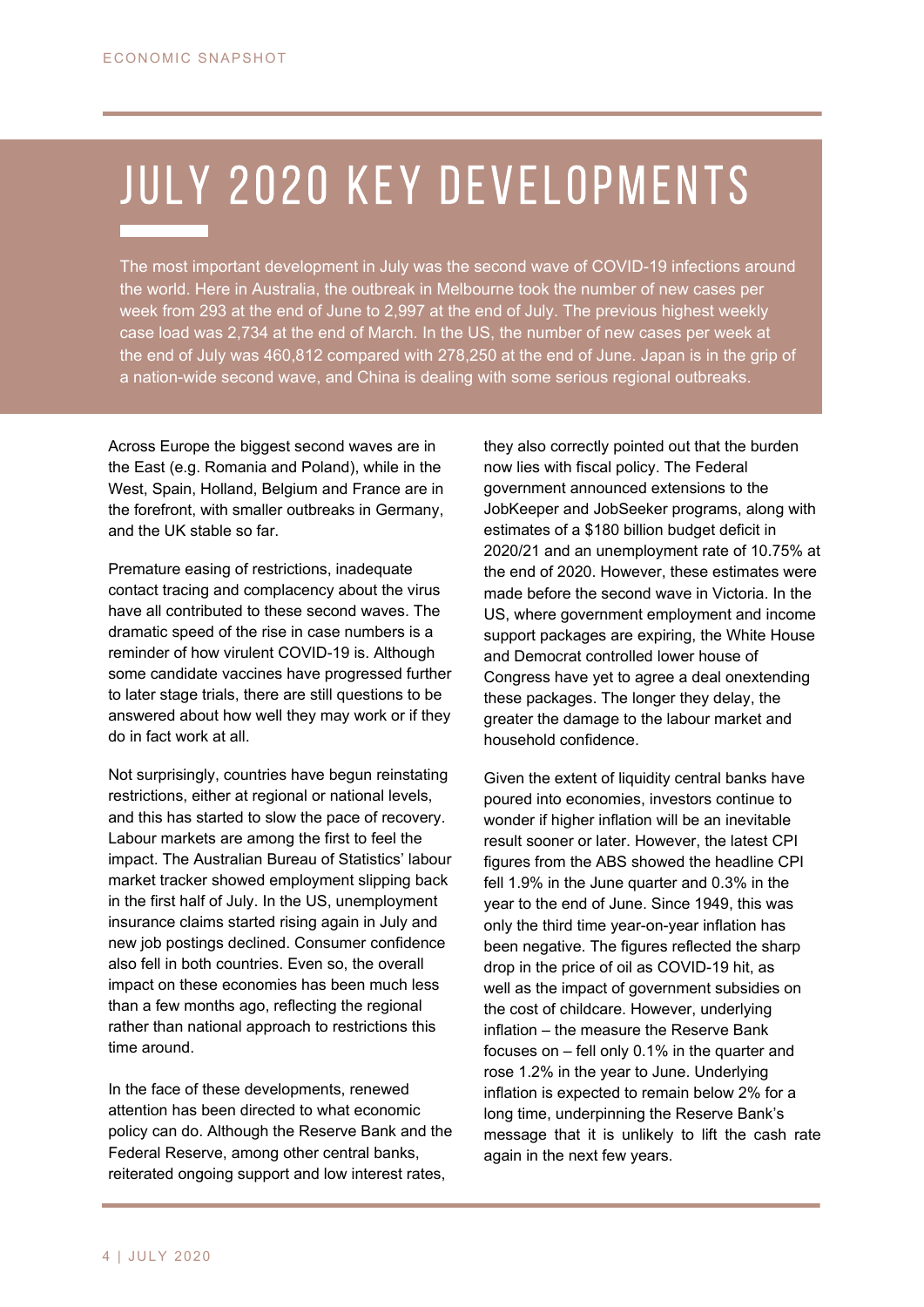## major market indicators

|                                        | 31-Jul-20 | Changes over periods shown:* |          |          |           |
|----------------------------------------|-----------|------------------------------|----------|----------|-----------|
|                                        |           | 1 Month                      | 3 Months | 6 Months | 12 Months |
| Cash rates<br>Australia                | 0.25%     | 0.0%                         | 0.0%     | $-0.5%$  | $-0.8%$   |
| <b>USA</b>                             | 0.08%     | 0.0%                         | 0.0%     | $-1.5%$  | $-2.3%$   |
| Japan                                  | $-0.10%$  | 0.0%                         | 0.0%     | 0.0%     | 0.0%      |
| Europe                                 | 0.00%     | 0.0%                         | 0.0%     | 0.0%     | 0.0%      |
| 10 Government bond yields              |           |                              |          |          |           |
| Australia                              | 0.86%     | 0.0%                         | 0.0%     | $-0.1%$  | $-0.3%$   |
| <b>USA</b>                             | 0.54%     | $-0.1%$                      | $-0.1%$  | $-1.0%$  | $-1.5%$   |
| Japan                                  | 0.02%     | 0.0%                         | 0.1%     | 0.1%     | 0.2%      |
| Europe                                 | $-0.53%$  | $-0.1%$                      | 0.1%     | $-0.1%$  | $-0.1%$   |
|                                        |           |                              |          |          |           |
| <b>Equity markets</b><br><b>ASX200</b> | 5928      | 0.5%                         | 7.3%     | $-15.5%$ | $-13.0%$  |
| <b>AREITs</b>                          | 2809      | $0.0\%$                      | 3.7%     | $-27.8%$ | $-25.7%$  |
| <b>SSP500</b>                          | 3271      | 5.5%                         | 12.3%    | 1.4%     | 9.8%      |
| <b>Topix</b>                           | 1496      | $-4.0%$                      | 2.2%     | $-11.2%$ | $-4.4%$   |
| EuroStoxx                              | 3174      | $-1.8%$                      | 8.4%     | $-12.8%$ | $-8.4%$   |
| <b>MSCI Emerging Markets</b>           | 518       | 8.9%                         | 17.8%    | 3.1%     | 6.5%      |
| VIX volatility index                   | 24.17     | $-19.3%$                     | $-28.3%$ | 30.9%    | 52.2%     |
|                                        |           |                              |          |          |           |
| <b>Currency markets</b><br>Aud/Usd     | 0.7213    | 5.1%                         | 9.9%     | 7.3%     | 4.6%      |
| Aud TWI                                | 61.90     | 3.2%                         | 7.1%     | 6.5%     | 4.0%      |
| Usd/Yen                                | 105.73    | $-2.0%$                      | $-1.1%$  | $-2.4%$  | $-2.6%$   |
| Euro/Usd                               | 1.18      | 5.3%                         | 8.0%     | 6.7%     | 6.2%      |
|                                        |           |                              |          |          |           |
| <b>Commodity markets</b><br>Gold       | 1975.1    | 10.7%                        | 15.9%    | 24.5%    | 38.3%     |
| Оì                                     | 40.1      | 2.1%                         | 108.5%   | $-22.3%$ | $-31.5%$  |
| <b>Iron Ore</b>                        | 109.5     | 7.9%                         | 31.1%    | 13.5%    | $-9.5%$   |
| Coal                                   | 53.7      | 0.0%                         | $-11.6%$ | $-22.2%$ | $-26.9%$  |

\*For cash rates and bonds the changes are % differences. For the rest of the table, % changes are used. Equities are price indicies.